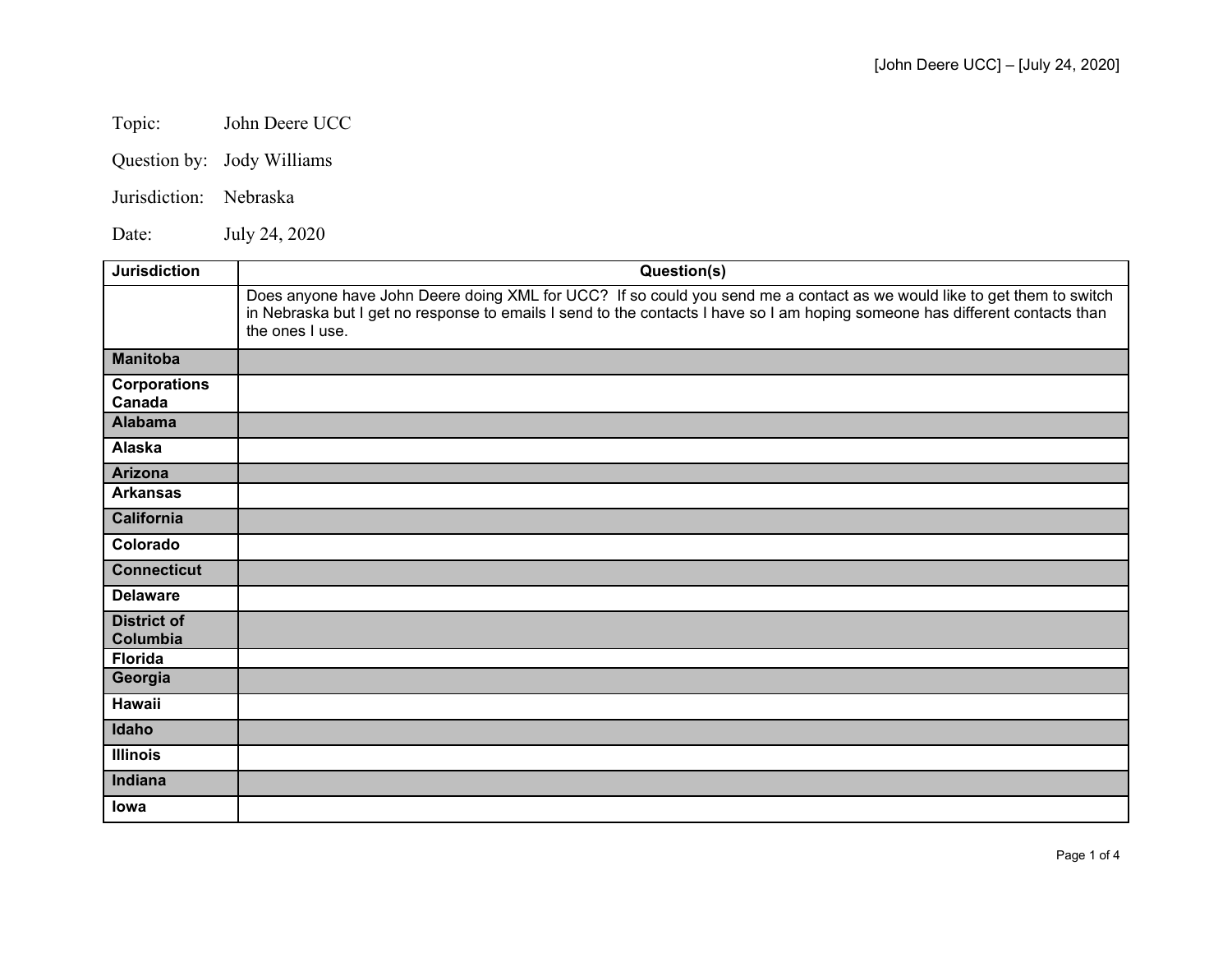| <b>Jurisdiction</b>  | Question(s)                                                                                                                                                                                                                                                                |
|----------------------|----------------------------------------------------------------------------------------------------------------------------------------------------------------------------------------------------------------------------------------------------------------------------|
|                      | Does anyone have John Deere doing XML for UCC? If so could you send me a contact as we would like to get them to switch<br>in Nebraska but I get no response to emails I send to the contacts I have so I am hoping someone has different contacts than<br>the ones I use. |
| <b>Kansas</b>        |                                                                                                                                                                                                                                                                            |
| Kentucky             |                                                                                                                                                                                                                                                                            |
| Louisiana            |                                                                                                                                                                                                                                                                            |
| <b>Maine</b>         |                                                                                                                                                                                                                                                                            |
| <b>Maryland</b>      |                                                                                                                                                                                                                                                                            |
| <b>Massachusetts</b> |                                                                                                                                                                                                                                                                            |
| <b>Michigan</b>      |                                                                                                                                                                                                                                                                            |
| <b>Minnesota</b>     |                                                                                                                                                                                                                                                                            |
| <b>Mississippi</b>   | Below are the contacts that we have in MS for John Deere:                                                                                                                                                                                                                  |
|                      | BhamareHarshali@JohnDeere.com <mailto:bhamareharshali@johndeere.com> - Bhamarel Harshali</mailto:bhamareharshali@johndeere.com>                                                                                                                                            |
|                      |                                                                                                                                                                                                                                                                            |
|                      | AkhaniBhoomi@JohnDeere.com <mailto:akhanibhoomi@johndeere.com> - Akhani Bhoomi</mailto:akhanibhoomi@johndeere.com>                                                                                                                                                         |
|                      |                                                                                                                                                                                                                                                                            |
|                      | JagdalePooja@JohnDeere.com <mailto:jagdalepooja@johndeere.com> - Jagdale Pooja</mailto:jagdalepooja@johndeere.com>                                                                                                                                                         |
| <b>Missouri</b>      |                                                                                                                                                                                                                                                                            |
| <b>Montana</b>       | Montana does. Here is who we have contact information for their technical folks and general customer service folks:                                                                                                                                                        |
|                      | Akhani Bhoomi <akhanibhoomi@johndeere.com<mailto:akhanibhoomi@johndeere.com>&gt;</akhanibhoomi@johndeere.com<mailto:akhanibhoomi@johndeere.com>                                                                                                                            |
|                      | Jagdale Pooja <jagdalepooja@johndeere.com<mailto:jagdalepooja@johndeere.com>&gt;</jagdalepooja@johndeere.com<mailto:jagdalepooja@johndeere.com>                                                                                                                            |
|                      | Bhamare Harshali <bhamareharshali@johndeere.com<mailto:bhamareharshali@johndeere.com>&gt;</bhamareharshali@johndeere.com<mailto:bhamareharshali@johndeere.com>                                                                                                             |
|                      | Robson Pam <robsonpamelab@johndeere.com<mailto:robsonpamelab@johndeere.com>&gt;</robsonpamelab@johndeere.com<mailto:robsonpamelab@johndeere.com>                                                                                                                           |
| <b>Nebraska</b>      |                                                                                                                                                                                                                                                                            |
| <b>Nevada</b>        |                                                                                                                                                                                                                                                                            |
| <b>New Hampshire</b> |                                                                                                                                                                                                                                                                            |
|                      |                                                                                                                                                                                                                                                                            |
| <b>New Jersey</b>    |                                                                                                                                                                                                                                                                            |
| <b>New Mexico</b>    |                                                                                                                                                                                                                                                                            |
| <b>New York</b>      |                                                                                                                                                                                                                                                                            |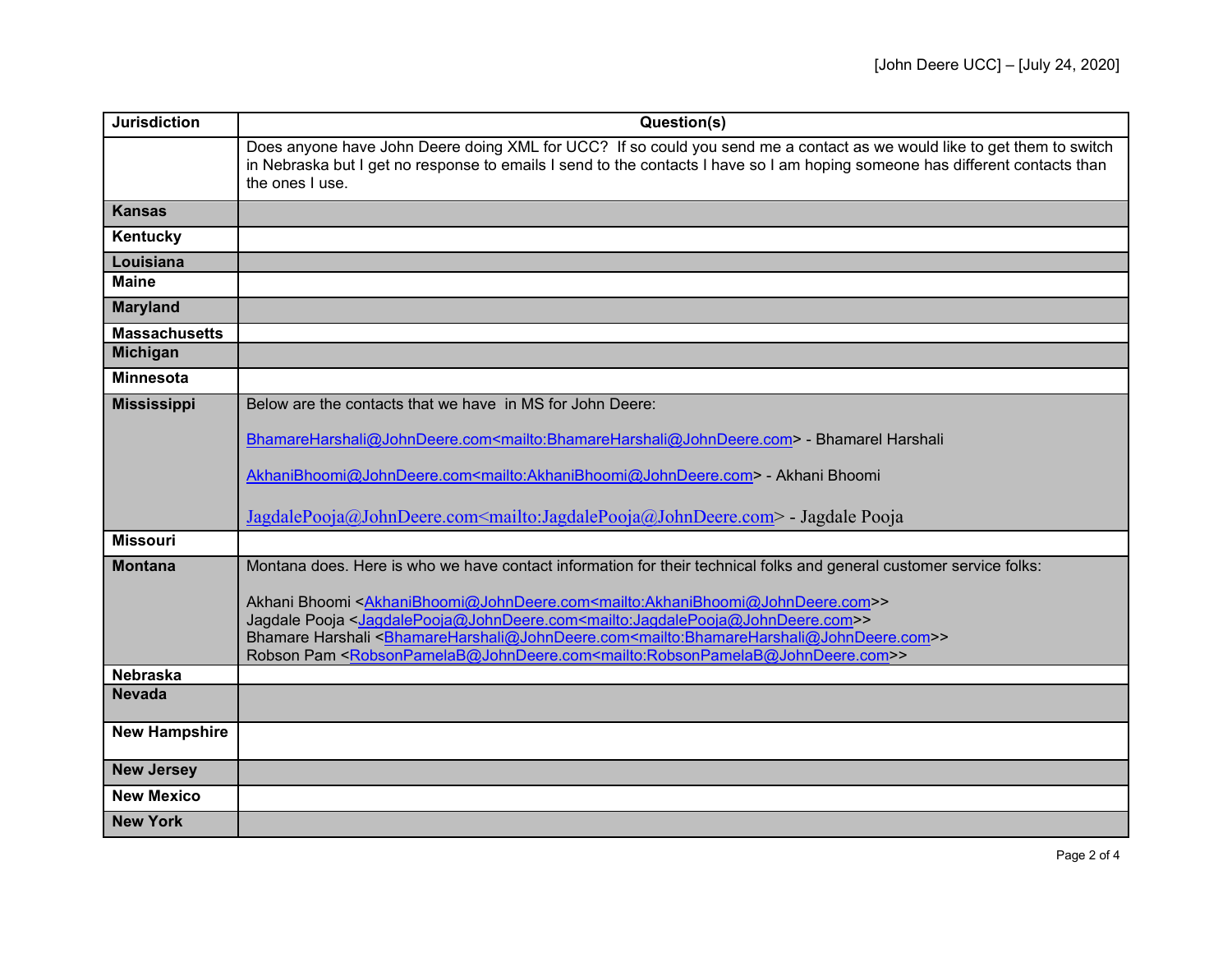| <b>Jurisdiction</b>   | Question(s)                                                                                                                                                                                                                                                                |
|-----------------------|----------------------------------------------------------------------------------------------------------------------------------------------------------------------------------------------------------------------------------------------------------------------------|
|                       | Does anyone have John Deere doing XML for UCC? If so could you send me a contact as we would like to get them to switch<br>in Nebraska but I get no response to emails I send to the contacts I have so I am hoping someone has different contacts than<br>the ones I use. |
| <b>North Carolina</b> |                                                                                                                                                                                                                                                                            |
| <b>North Dakota</b>   |                                                                                                                                                                                                                                                                            |
| Ohio                  |                                                                                                                                                                                                                                                                            |
| <b>Oklahoma</b>       |                                                                                                                                                                                                                                                                            |
| Oregon                |                                                                                                                                                                                                                                                                            |
| Pennsylvania          |                                                                                                                                                                                                                                                                            |
| <b>Rhode Island</b>   |                                                                                                                                                                                                                                                                            |
| <b>South Carolina</b> |                                                                                                                                                                                                                                                                            |
| <b>South Dakota</b>   |                                                                                                                                                                                                                                                                            |
| <b>Tennessee</b>      |                                                                                                                                                                                                                                                                            |
| <b>Texas</b>          | This is the contact Texas has:                                                                                                                                                                                                                                             |
|                       | John Deere Financial                                                                                                                                                                                                                                                       |
|                       | 515-267-4591 (phone)                                                                                                                                                                                                                                                       |
|                       | 515-267-3821 (fax)                                                                                                                                                                                                                                                         |
|                       | FUQUADOUGLASJ@JOHNDEERE.COM                                                                                                                                                                                                                                                |
| <b>Utah</b>           |                                                                                                                                                                                                                                                                            |
| Vermont               |                                                                                                                                                                                                                                                                            |
| Virginia              |                                                                                                                                                                                                                                                                            |
| Washington            |                                                                                                                                                                                                                                                                            |
| <b>West Virginia</b>  |                                                                                                                                                                                                                                                                            |
| <b>Wisconsin</b>      |                                                                                                                                                                                                                                                                            |
| Wyoming               |                                                                                                                                                                                                                                                                            |